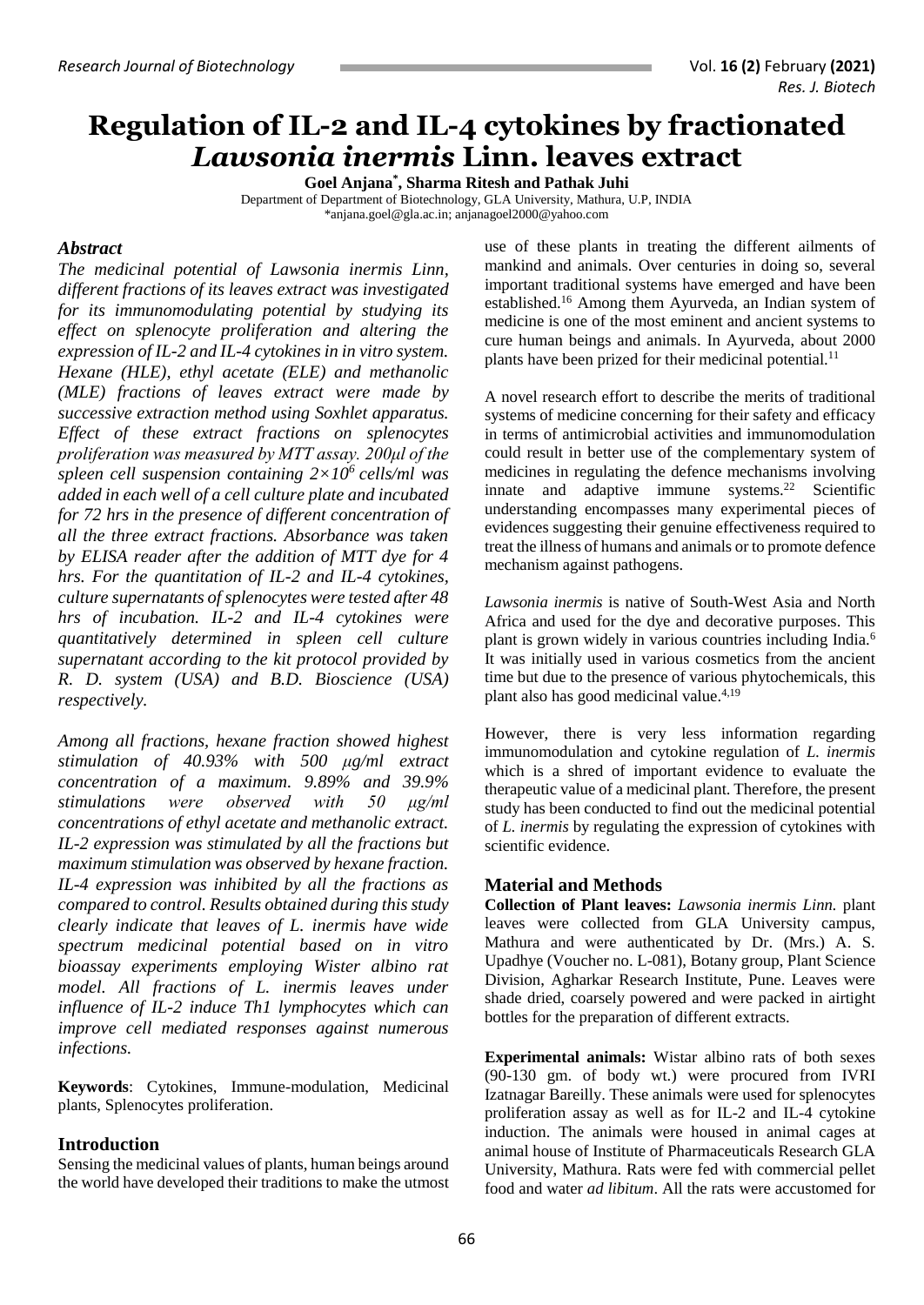10 days before starting the study and were exposed to 12:12 hr light: dark photoperiod (lights on at 06:00) until they were needed for the experiment.

The individual animal was marked using 1% picric acid. All experimental protocols and animal handling procedures were as per the guidelines of the animal ethical committee of the institute with CPCSEA (GLAIPR/CPCSEAC/ IAEC/2016/Biotech/02).

**Splenocytes preparation:** Splenocytes preparation was done as per the method of Goel et al.<sup>9</sup> Briefly, the spleen was collected aseptically from a rat in PBS and then suspended into RPMI-1640 medium. The cells were disaggregated by the mechanical method using sterile syringe and forceps. RPMI-1640 with 10% FBS and 1% antibiotics were used for suspending cells followed by centrifugation at 2700rpm for 10mins at 25°C. Centrifuged cells were then incubated with chilled 0.15M NH4Cl solution for 10 minutes at RT to lyse erythrocytes. Cells were washed thrice with RPMI-1640 medium to remove the traces of lysis buffer.

Cells viability was determined by dye exclusion with 0.1% solution of trypan blue and counted by haematocytometer. Cells concentration was adjusted to  $2x10^6$  cells/ml. These cells were used for splenocytes proliferation/inhibition and IL-2/IL-4 cytokine analysis.

**Splenocytes proliferation assay:** After adjusting the cell concentration to 2 X 10<sup>6</sup> spleen cell/ml in RPMI-1640 medium, 200μl of cell suspension was added in each well into the cell culture plate. The optimized concentration of Con A i.e. 5µg/ml was added in each well. Different concentrations i.e. 20µg/ml, 50µg/ml, 100µg/ml, 250µg/ml and 500µg/ml of *Lawsonia inermis* leaves were added in spleen cells of respective rows.

This culture plate was incubated at  $37^{\circ}$ C and 5% CO<sub>2</sub> in CO<sub>2</sub> incubator and analysed by MTT assay. Results were calculated in mean value and compared with control.

The % stimulation index was determined for different concentrations of plant fractions:

% Stimulation index  $=$ 

Absorbance of plant fraction – Absorbance of control x 100 Absorbance of control

**Determination of different extracts of plant leaves on cytokine (IL2 and IL4) production:** For *in vitro* effect of different extracts of plant leaves, normal spleen cells were isolated and cultured in the presence of ConA (5µg/ml).

Spleen cells were cultured in wells of respective rows along with different concentrations (20µg/ml, 50µg/ml, 100µg/ml, 250µg/ml and 500µg/ml) of different plant leaves fractions. Spleen cell culture was incubated for 48 hrs. and then

supernatants were collected for the determination of IL-2/IL-4 cytokine.

**Determination of Cytokines (IL-2 and IL-4) using**  sandwich ELISA: Determination of IL-2 and IL-4 cytokine induction in spleen cell culture supernatant was done according to the kit protocol provided by R. D. system (USA) and B.D. Bioscience (USA) respectively. Cytokine detection from spleen cell culture was done by using a Sandwich ELISA method. Different standard concentrations of IL-2 (Std.1- 4000pg/ml, Std.2- 2000pg/ml, Std.3- 1000pg/ml, Std.4- 500pg/ml, Std.5- 250pg/ml, Std.6- 125pg/ml, Std.7- 62.5pg/ml) and IL-4 (Std.1- 100pg/ml, Std.2- 50pg/ml, Std.3- 25pg/ml, Std.4- 12.5pg/ml, Std.5- 6.3pg/ml, Std.6- 3.1pg/ml, Std.7- 1.3pg/ml) were used respectively. These standard concentrations were provided in the kit of R. D. System and B. D. Bioscience. Concentrations of IL-2 and IL-4 cytokines were quantitated in spleen cell culture supernatants by sandwich ELISA as per the protocol. Optical density was evaluated at 450nm.

% Stimulation/inhibition index  $=$ 

Conc. of Cytokine in the test well - Conc. of cytokine in control well x 100 Conc. of cytokine in control well

**Statistical analysis:** Data were calculated as Mean ± S.E. Effect of different fractions between groups was compared using student's t- test. The level of significance was recorded at the 1% and 5% level of confidence.

## **Results**

**Effect of different fractions of L. inermis leaves on splenocytes proliferation:** 5 different concentrations (20µg/ml, 50µg/ml, 100µg/ml, 250µg/ml and 500µg/ml) of hexane fraction of *L. inermis* leaves were used for splenocytes modulation. Hexane fraction has stimulated the splenocytes in a dose-dependent manner and the highest % stimulation index was found at 500 µg/ml concentration (40.93%). At 50 and 100µg/ml concentrations of *L. inermis*, significant ( $p<0.05$ ) increase were found whereas highly significant ( $p<0.01$ ) results were found at 250 and 500  $\mu$ g/ml concentrations (Fig. 1A).

9.89 % stimulation index was estimated with 50 µg/ml concentration of ethyl acetate fraction and at this concentration, significant  $(p<0.05)$  increase was found. At high concentrations, 250 µg/ml and 500 µg/ml fraction showed toxicity (Fig. 1B). In methanol fraction, highest % stimulation index value (39.9%) was recorded with 50µg/ml while 100µg/ml also showed 26.5 % stimulation index. At both concentrations results showed highly significant (p< 0.01) data. Higher concentrations were found toxic for the cells (Fig. 1C).

*In vitro* **effect of different fractions of** *L. inermis* **leaves on IL-2 production:** In hexane fraction, all the concentrations stimulated the IL-2 production (Fig. 2A).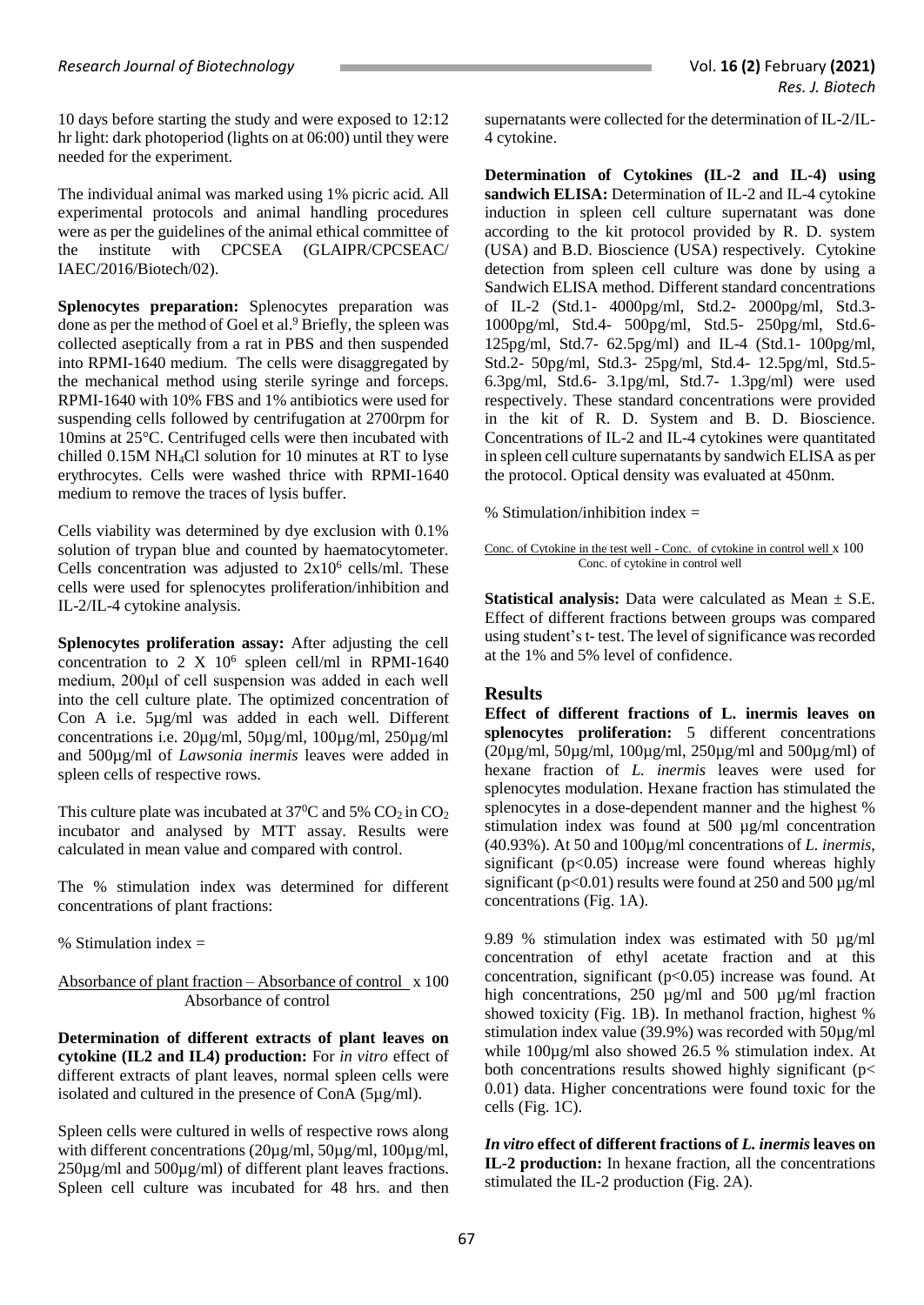



os,

 $\boldsymbol{\psi}$ 

100

250

902

 $0.6$ 

 $0.4$ 

 $0.2$ 

 $0.0$ 

**Figure 1: Effect of** *L.inermis* **extracts on splenocyte proliferation. Spleens were taken out from Wistar albino rats. Single cell suspension was made and 0.2 ml of 2X10<sup>6</sup>cells /ml concentration were cultured in 96 well culture plate in the presence of A: Hexane extract of** *L.inermis* **leaves; B: Ethyl acetate extract of** *L.inermis* **leaves; C:Methanolic extract of** *L.inermis* **leaves. Proliferation was measured by MTT assay. The results are expressed as the mean ± SEM; The results are analysed using Graph Pad Prism 5.1 software and expressed as the mean ± SEM. \*p < 0.05, \*\*p < 0.01 and \*\*\*p < 0.001 compared with the untreated control (one-way analysis of variance/ Dunnett's test).**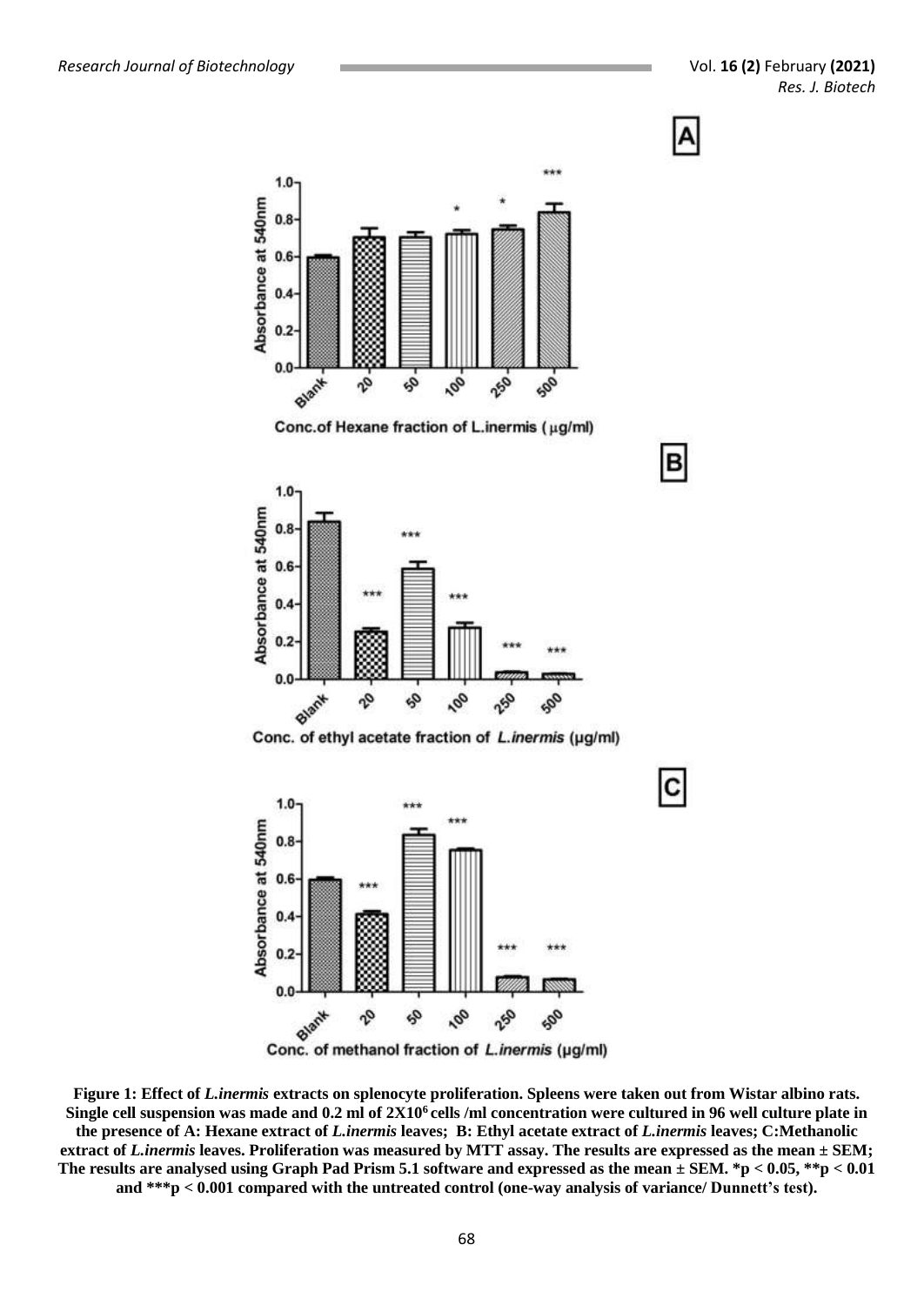However, the maximum IL-2 production was recorded at 500µg/ml. 20µg/ml concentrations also stimulated the IL-2 production but 500µg/ml stimulated maximally i.e. 35.5%. Significant  $(p<0.05)$  increase was recorded at 20 and  $50\mu g/ml$  conc. Highly significant (p<0.01) results were obtained at higher concentrations i.e. 100, 250 and 500 µg/ml in the comparison of control.

In the ethyl acetate fraction at 20 µg/ml and 50 µg/ml, IL-2 production was  $89.57 \pm 1.17$  and  $100.32 \pm 2.56$  pg/ml. Above this concentration, IL-2 production was inhibited. Highest stimulation index (10.81%) was found at 50 µg/ml. Significant ( $p<0.01$ ) increase was recorded at 50  $\mu$ g/ml (Fig. 2B).

IL-2 production was found maximum at 50 and 100 µg/ml of methanol fraction of *L. inermis* with the value of 116.0  $\pm$ 4.62 and 108.96 $\pm$ 2.99 pg/ml. Both concentrations showed highly significant ( $p < 0.01$ ) data with the comparison of control. Toxicity was observed at 250 and 500 µg/ml concentrations of methanol fraction. Highest stimulation index (33.04%) was at 50µg/ml (Fig. 2C).



Conc. of Hexane fraction of L.inermis (µg/ml)



Conc. of ethyl acetate fraction of L.inermis (µg/ml)



Conc. of methanol fraction of L.inermis (µg/ml)

**Figure 2: Effect of** *L.inermis* **extracts on IL-2 cytokine modulation. Spleens were taken out from Wistar albino rats. Single cell suspension was made and 0.2 ml of 2X10<sup>6</sup>cells /ml concentration were cultured in 96 well culture plate in the presence of different concentrations (25, 50, 100, 250 and 500µg/ml) of A: Hexane extract of** *L.inermis* **leaves; B: Ethyl acetate extract of** *L.inermis* **leaves; C:Methanolic extract of** *L.inermis* **leaves. IL-2 cytokine was quantitated, in the culture supernatant of 48 hrs splenocyte culture in the presence of different concentrations of all the fractions of** *L.inermis* **extract, by sandwich ELISA. The results are analysed using Graph Pad Prism 5.1 software and expressed as the mean ± SEM. \*p < 0.05, \*\*p < 0.01 and \*\*\*p < 0.001 compared with the untreated control wells** 

**(one-way analysis of variance/ Dunnett's test).**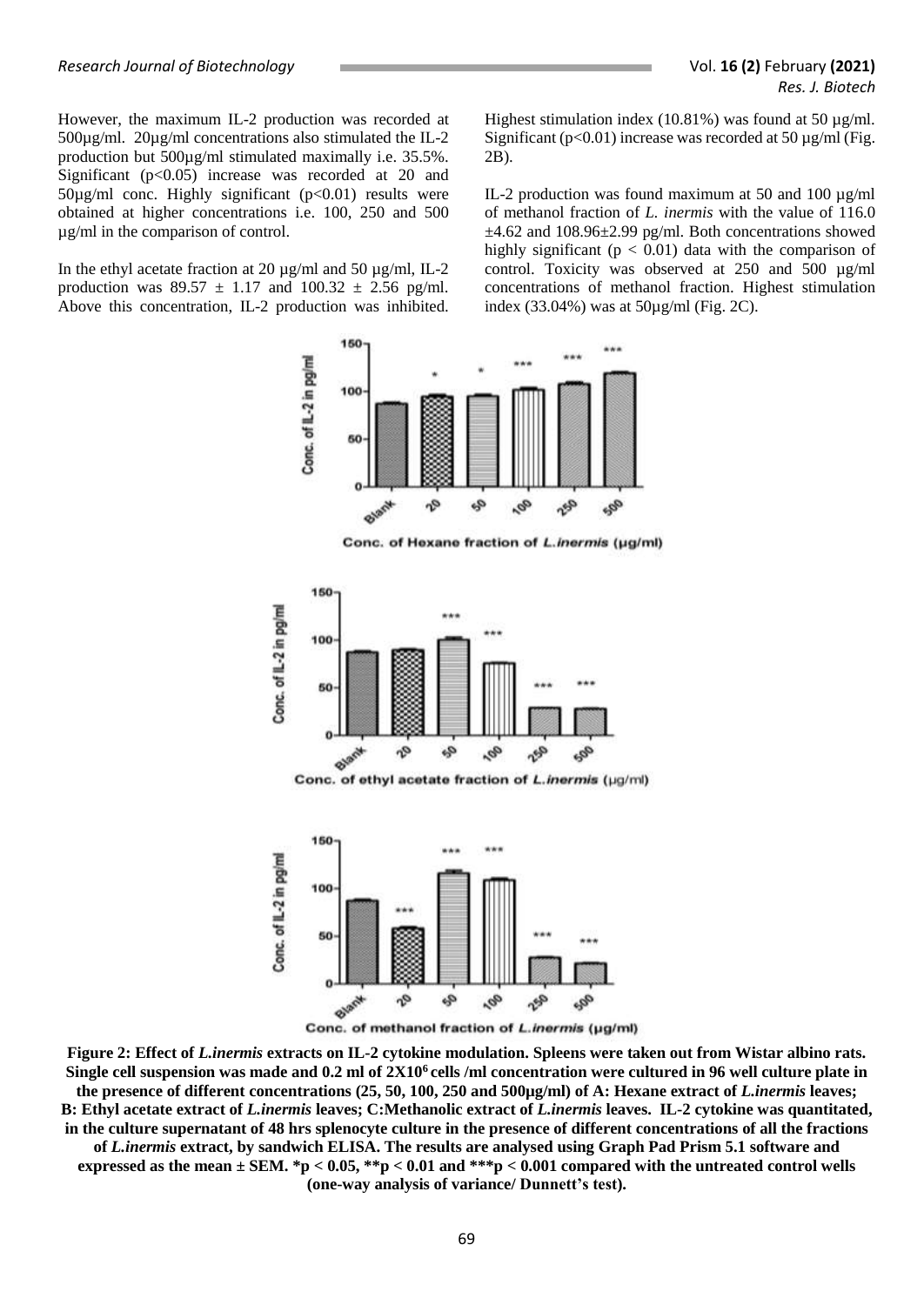*In vitro* **effect of different fractions of** *L. inermis* **leaves on IL-4 production:** In hexane fraction, all the concentrations down-regulate the IL-4 production (Fig. 3A). However, the maximum IL-4 inhibition was recorded at 500µg/ml i.e. 1.70±0.05. The 20 µg/ml concentrations also inhibit the IL-4 production but it was non-significant. Significant  $(p<0.05)$ decrease was recorded at 50, 100 and 250 µg/ml. 500 µg/ml conc. showed maximum inhibition i.e. 30.04% and highly significant  $(p<0.01)$  result was obtained with the comparison of control.

In the ethyl acetate fraction, highest IL-4 inhibition was found at 100  $\mu$ g/ml i.e. 1.81 $\pm$  0.04pg/ml and above this concentration, toxicity occurred and IL-4 concentration was very less. Highest inhibition 25.5% was found at 100 µg/ml. 20 and 50 µg/ml also showed inhibition but significant  $(p<0.01)$  decreases were recorded at 100  $\mu$ g/ml (Fig.3B).

IL-4 inhibition was found maximum at 100 µg/ml of methanol fraction of *L. inermis* with the value of 1.79  $\pm$ 0.04pg/ml and this concentration showed highly significant  $(p < 0.01)$  data with the comparison of control. Toxicity was observed at 250 and 500 µg/ml concentrations of methanol fraction. % inhibition was also observed at 20 and 50 µg/ml. The highest inhibition index (26.34%) came at 100µg/ml (Fig. 3C).



Conc.of Hexane fraction of L.inermis (ug/ml)



Conc.of ethyl acetate fraction of L.inermis ( µg/ml)



Conc.of methanol fraction of L.inermis ( µg/ml)

**Figure 3: Effect of** *L.inermis* **extracts on IL-4 cytokine modulation. Spleens were taken out from Wistar albino rats. Single cell suspension was made and 0.2 ml of 2X10<sup>6</sup>cells /ml concentration were cultured in 96 well culture plate in the presence of different concentrations (25, 50, 100, 250 and 500µg/ml) of A: Hexane extract of** *L.inermis* **leaves; B: Ethyl acetate extract of** *L.inermis* **leaves; C:Methanolic extract of** *L.inermis* **leaves. IL-4 cytokine was quantitated, in the culture supernatant of 48 hrs splenocyte culture in the presence of different concentrations of all the fractions of** *L.inermis* **extract, by sandwich ELISA. The results are analysed using Graph Pad Prism 5.1 software and expressed as the mean ± SEM. \*p < 0.05, \*\*p < 0.01 and \*\*\*p < 0.001 compared with the untreated control wells (one-way analysis of variance/ Dunnett's test).**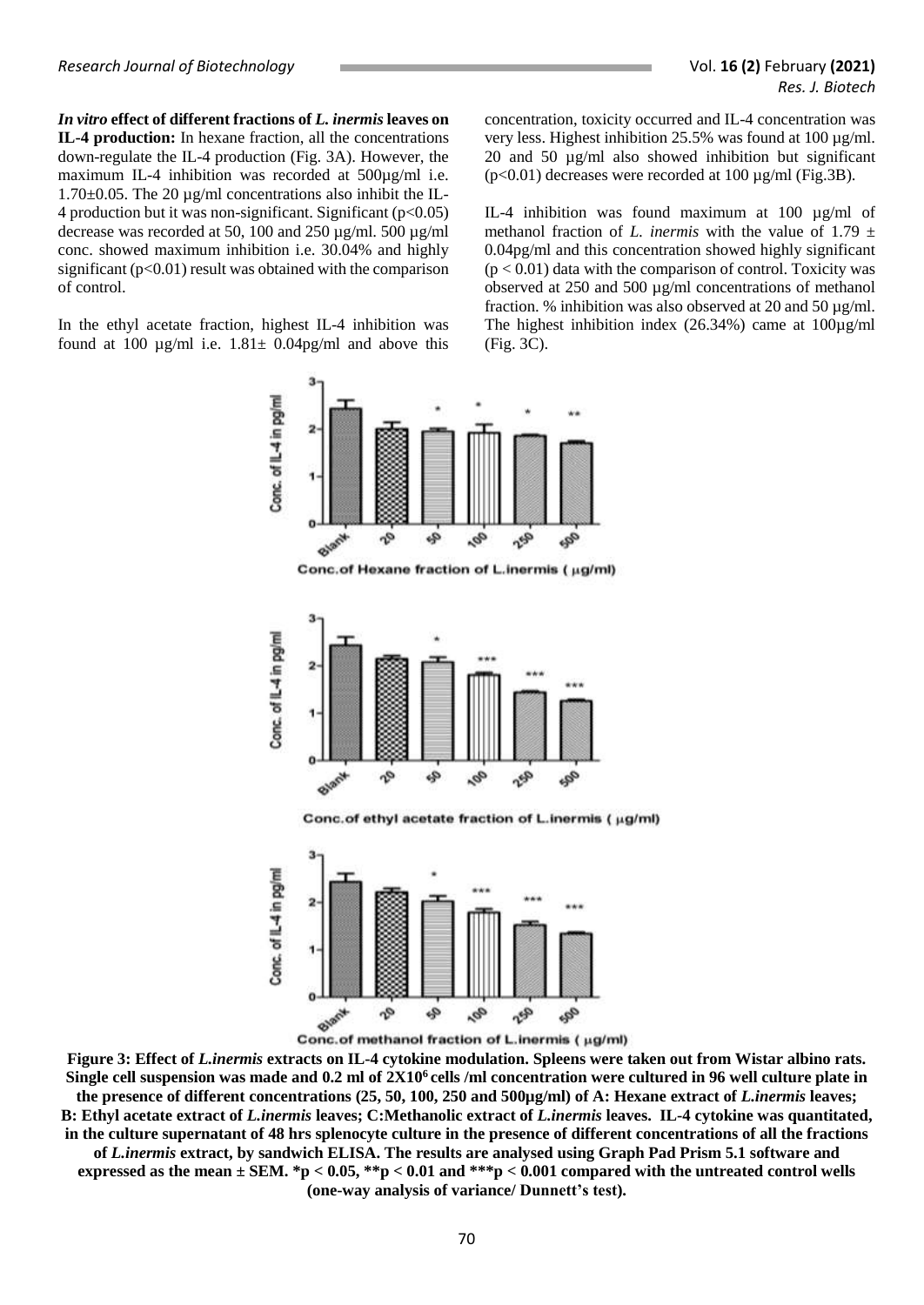## **Discussion**

The spleen is a major secondary lymphoid organ that responds to blood-borne infection and traps blood-borne antigen and contributes to humoral as well as cell-mediated immune response. Therefore, for determination of the effect of all fractions on splenocytes, *in vitro* experiment was designed in Wistar albino rat model.

Among all fractions, hexane showed the highest stimulation and it exhibited dose dependent induction of Con-A treated splenocyte proliferation. 20μg/ml, 50μg/ml, 100μg/ml, 250μg/ml and 500μg/ml of hexane fraction enhanced 18.12%, 18.28%, 22.48%, 25.5% and 40.93% proliferation respectively in respect to control. In ethyl acetate and methanol fraction, highest stimulation index was obtained at 50µg/ml i.e. 9.89% and 39.9% respectively. All the results showed significant increase (Fig. 1). In the previous study, Mikhaeil et al<sup>12</sup> also reported the immunostimulatory activity of methanolic fractions of *L. inermis* in ConA stimulated lymphocyte transformation assay. Methanolic extract of *L.inermis* was also found to enhance the nonspecific cellular and humoral response in fishes against *A. hydrophila*. 20

Naphtoquinone, present in large quantities in the extract of *L.inermis,* has been shown to have immunomodulatory activity. <sup>7</sup> Squalene has been reported to have immune stimulatory activity.<sup>18</sup> In our previous studies<sup>17</sup>, GC-MS studies clearly indicate the presence of squalene in hexane and methanol fraction which might be responsible for immune stimulation recorded with these fractions. Many other compounds present in the extract might have a synergistic effect on the proliferation of lymphocytes.

Thymus is the primary immune organ in which T cells mature. These cells mature based on the glycoproteins i.e. CD8 glycoprotein (cytotoxic) and CD4 glycoprotein (helper T cells). Th cells differentiate into main three subsets Th1, Th2 and Th17 which are characterized by different cytokine profiles and these subsets of Th cells have different functions in the immune system of an organism.<sup>14</sup> Th1 releases IFN-γ and TNF; Th2 releases IL-4 (an important survival factor for B-type lymphocytes), IL-5 and IL-13 and Th17 produces IL-17 (a cytokine playing an important role in host defence against bacteria and fungi<sup>14</sup>, It is now well documented that cytokines, low molecular weight glycoproteins play major roles in inducting and regulating the development of effective immune responses involving cells of immune, inflammatory and haematopoietic systems.<sup>13</sup>

Cytokine IL-2 and IL-15 have been given as therapeutic agent in cancer treatment.<sup>21</sup> Looking at the clinical significance of cytokines, *in vitro* modulation of IL-2 and IL-4 cytokines from *L. inermis* treated splenocyte cell culture was determined. Outcomes of this study revealed that different doses of hexane fractions of *L. inermis* significantly stimulated the production of IL-2 as compared to control wells. Dose-dependent increase was also observed and highest % stimulation index was found at 500  $\mu$ g/ml concentration (40.93%) (Fig. 2A). In ethyl acetate fraction,  $(10.81\%)$  stimulation index was estimated with 50  $\mu$ g/ml concentration and at this concentration, significant  $(p<0.05)$ increase was found (Fig. 2B). In methanol fraction, highest % stimulation index value (33.04%) was recorded at 50µg/ml while 100µg/ml also showed 26.5 % stimulation index (Fig. 2C). At both concentrations, results showed highly significant (p< 0.01) data. *L.inermis* was also reported to have cytotoxicity against several cancer cell lines.<sup>8</sup> A study conducted on albino mice showed the reduction of diethyl nitrosamine induced hepatocellular carcinoma by methanolic extract of *L.inermis*. 1

Moreover, some of the workers<sup>3,10</sup> described clinical use of IL-2 as a therapy to improve the functional efficacy of the immune system of the AIDS patient by promoting IFN-γ (Th1 cytokine) secretion. FDA (Food and Drug Administration, US) agrees to use IL-2 as an immunotherapeutic agent for treating renal cancer, metastasis and malignant melanoma.2,15

Different doses of all fractions of *L. inermis* leaves as compared to control also down regulate the level of IL-4. Percentage inhibition of IL-4 was found to be 30.04% in splenocytes culture of albino rats treated with 500 ug/ml hexane fraction of plant leaves in relation to control whereas in ethyl acetate and methanol fraction, down regulation 25.51% and 26.34% were also observed at 100 µg/ml. IL-4 and IL-10 are the key cytokines of Th-2 subset of T helper cells and anti inflammatory in nature. Chaibi et al<sup>5</sup> investigated the anti inflammatory activity of methanol extract and found it superior than that of hexane and chloroform extract.

In conclusion, results indicate the presence of immunomodulatory metabolite in leaves of *L. inermis* which provide scientific evidence to the ethnomedical use of this plant. Cytokine modulation study indicates that leaves of *L. inermis* have wide spectrum medicinal potential based on *in vitro* bioassay experiments employing Wistar albino rat model. Furthermore, well designed clinical studies using well précised and standardized methodology are needed in immune compromised individuals to assess and analyzes whether *L. inermis* could be used for its medicinal potential.

## **Acknowledgement**

The authors thank Director and Head, IAH, GLA University for providing the facilities needed.

## **References**

1. Abdel-Hamid N.M., Mohafez O.M., Nazmy M.H., Farhan A. and Thabet K., The effect of co-administration of *Lawsonia inermis* extract and octreotide on experimental hepatocellular carcinoma, *Environ Health Prev Med*., **20**, 195–203 **(2015)**

2. Atkins M.B., Lotze M.T., Dutcher J.P., Fisher R.I., Weiss G., Margolin K., Abrams J., Sznol M., Parkinson D., Hawkins M., Paradise C., Kunkel L. and Rosenberg S.A., High dose